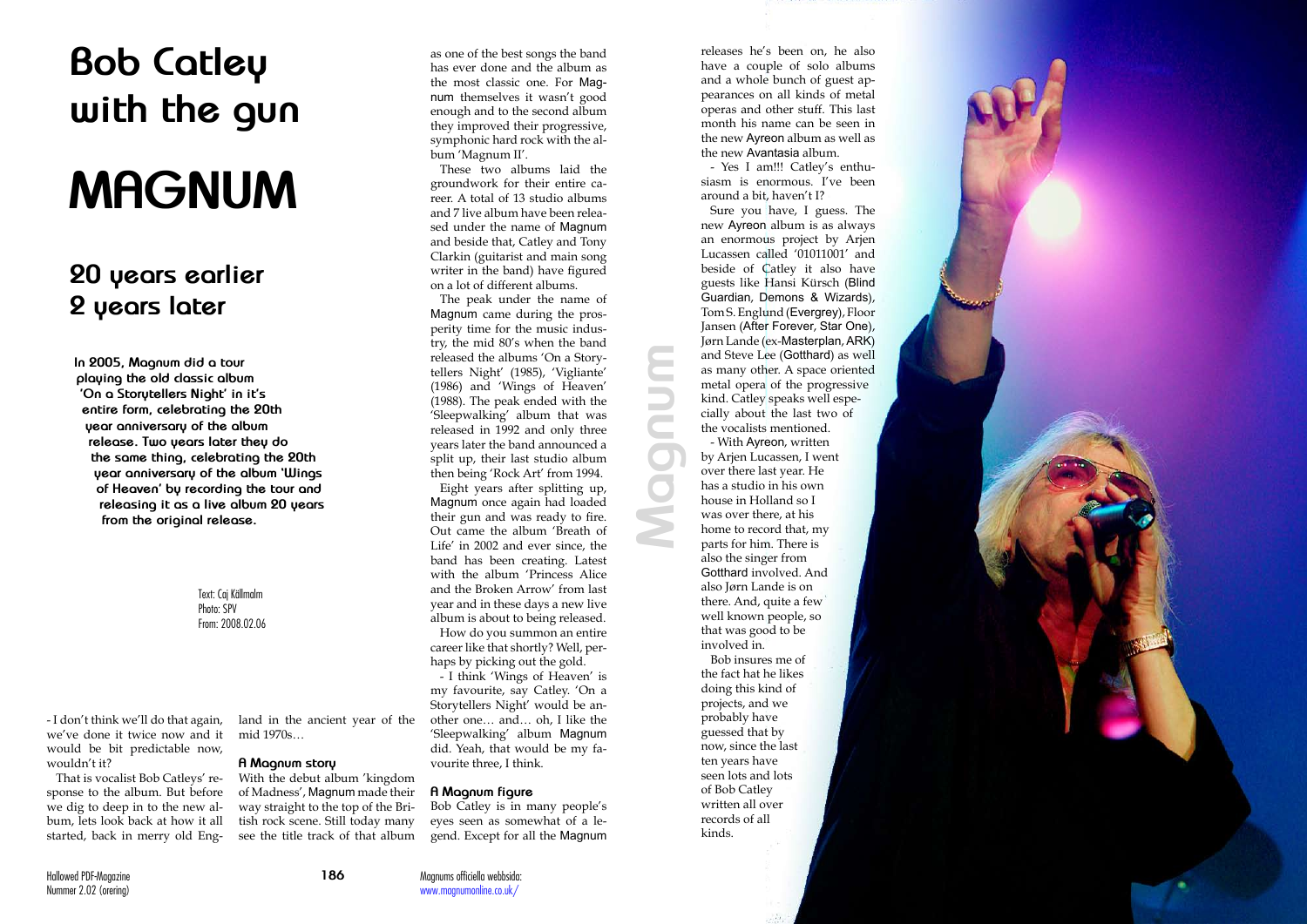- I like doing projects like that, if the songs are good, which they were. And also last year I recorded my parts for the new Avantasia album, Avantasia III, which is coming out soon (actually the album was released since two weeks when the interview took place). Avantasia is written by Tobias Sammet and I'm on that as well. And there has been some talk about taking that on the festival circuit throughout the summer, as a headlining act on quite a few festivals. I've been asked to the line-up for that as well and I've accepted the part and I'm looking forward to being part of that show. So that will be good, I'm looking forward to that.

#### **A Magnum speech**

Everytime I get the opportunity, which aren't that often, and actually gets to ask a question, Catley answer me with about five minutes of monologue. In a way that's good, since I get very much Catley talk and very few Fixxxer talk. But in another way it's bad and another other way it's really bad. Bad since I don't get to ask about that many subjects as I would have wanted and really bad since Catley seems to have amnesia and in one answer he can say the same thing about 2-3 times. Like this, for example, the answer to a confirm of his appearance live with Avantasia. Seems like we've heard some of it already…

But wait a second, if he's doing that all through the summer, how will it work with Avantasia live and how will Avantasia live work with recording a new album?

- Yeah I will perform live with Avantasia. It's just being finalised. I had to check what I was doing with Magnum and it seemed okay to do that. So I've accepted the part and I'm looking forward to being part of that show. It's going to be a big show and I'm looking forward to that. I believe it's full dress, it's costume dressed. So it's proper rock opera stuff, you know? Sick, proper stuff. I think Alice Cooper might be involved in that as well.

#### **Yeah, he did a song on the album, at least.**

- I think he did, yeah. Whether he's involved with it live, I don't know. But I've been asked and accepted and that will be Tobias Sammet again and various other singers. So that's going to be good fun! But all through the summer, Magnum will be recording a new album so I'll be coming backwards and forward. I'll come back to do my vocal parts and then flying of to somewhere to do one of this Avantasia festivals. So I'm going to be quite busy I guess, but I'm looking forward to it though.

#### **A Magnum recording**

Now hold on a minute there, a new Magnum album this summer? Well, Catley tells me that the summer plans doesn't only involve the Avantasia festival tour, but also a recording session for a new Magnum album.

- We're just ending a tour in Europe in May and after that we're going back to England and start recording a new Magnum album, all through the summer.

- Well, they'll be recording…

I mean, Tony Clarkin will be in the studio to start work on the new songs and people will be in there when they need it to do their parts. But that won't be for some time, Tony has to put it all together first. I'll be there initially with him to get the keys for the

songs correct. So the keys are right for my voice. So I'll be doing that first, before I start singing with Avantasia this summer. And then when I'm away, the boys will come in and do their parts and I'll be coming backwards and forwards to do my parts. So it's better to do when I'm not there, you know. But the album will take all the summer to record and be finished by the autumn and be released by the early spring of 2009.

#### **And what about that tour in May?**

- Yeah, we should be on tour, in May. All around Europe, including Sweden, to promote our new album. And we will be



**Magnum**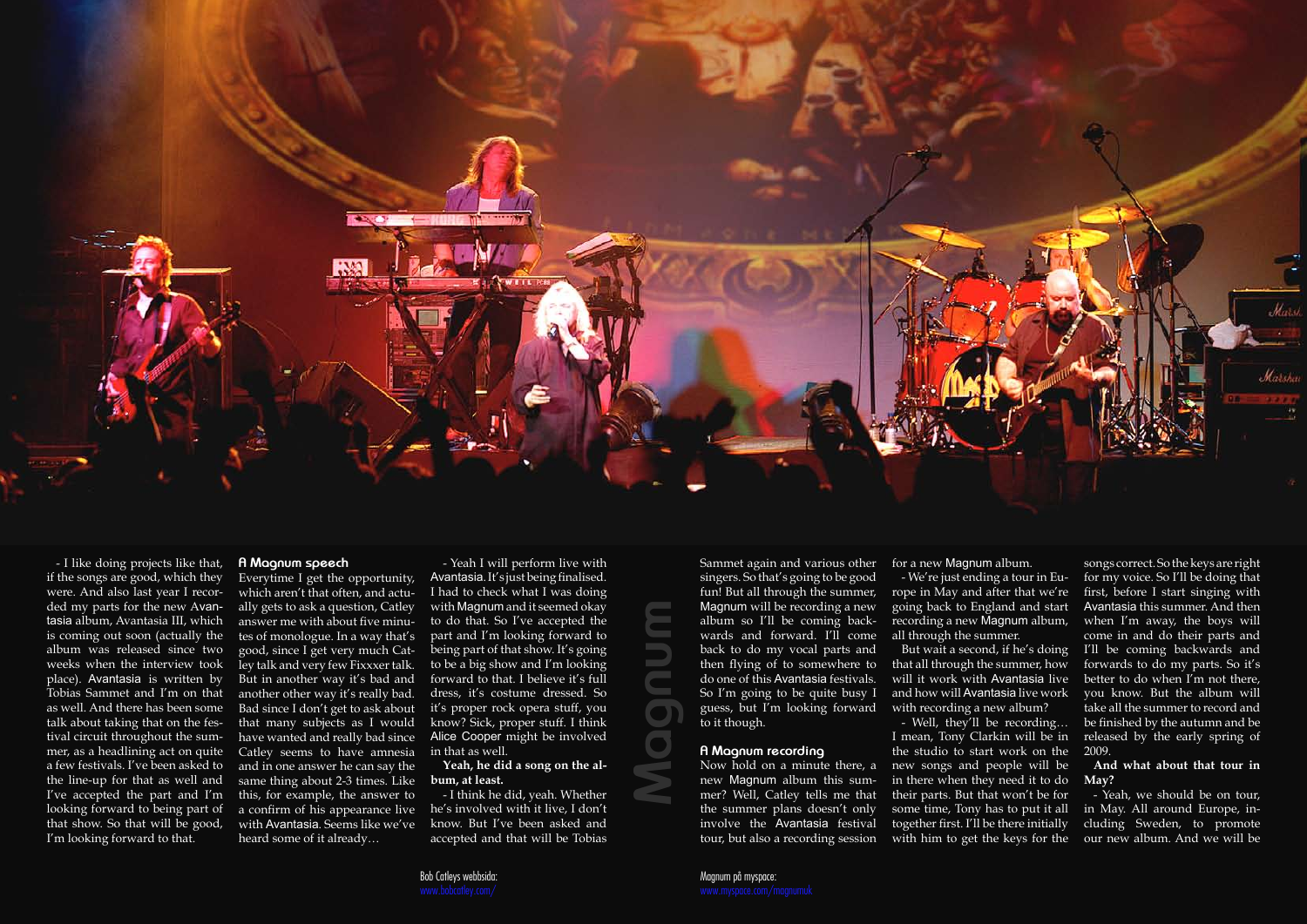doing a mixture of new songs, older songs and also quite a lot of the 'Wings of Heaven' album, within that show. It will be like a 1 ½ hour show and that runs all the way through May. So we'll be quite busy I guess, we have a lot coming up.

#### **A Magnum album**

Yes, because you haven't forgot, have you? That Magnum is about to release the live album 'Wings

ley, fill us in about that one…

of Heaven live'. Please Mr. Cat-*Sacred Hour*, *Vigliante*, *How far is*  - What we have coming out at the end of February is an album that we recorded on tour in the UK in the November just gone. We did all around the UK and we recorded all the shows and each show was 20 songs. We had some new, 'Princess Alice and the Broken Arrow' songs because we were still promoting that album. We also did some older fire bits of ours, like *Kingdom of Madness*,

*Jerusalem*… Some newer and older songs, and that was the first part of the show.

Catley never did a paus here, I just put in some nonsense to ease your reading.

- Then the second part of the show, we took an interval and then came back on and did the entire 'Wings of Heaven' album. Strike the way through, that was the second part of the show. All that was recorded. We spent a couple of weeks mixing the al-

bum, picking the best performances of each song of which ever show it was recorded at. And put it all together and it's coming out in the end of February and is called 'Wings f Heaven live Magnum'. It's a double CD live hour halfs. The first half of the album. Alright?

the album? Catley reason that the And then have a break and come tour was built up that way and it would be a bit strange to sort the songs on the album different of Heaven'. from the shows.

Sure, count how many repeats the new songs from 'Princes Ali-- Well, the show was two one show as… we're still promoting ce and the broken Arrow', you see. So we thought we'd go out and do those first, with some old favourites. You know, that people

he does if you want to, but I for one wonder how come the album was divided as it is. Why aren't the 'Wings of Heaven' songs more in focus, like for example first on still love and that we still do.

back out, as a bonus come back out and do the whole of 'Wings

Okay…

- So, starting with *Days of No Trust* and ending with *Don't Wake the Lion*. It seemed better to do it that way around and it went down really good. You know, we didn't want to do 'Wings of Heaven' first and then have an anticlimax, the whole tour was built up around 'Wings of Heaven' so

**Magnum**

Bob Catley på myspace:

Magnums skivbolag: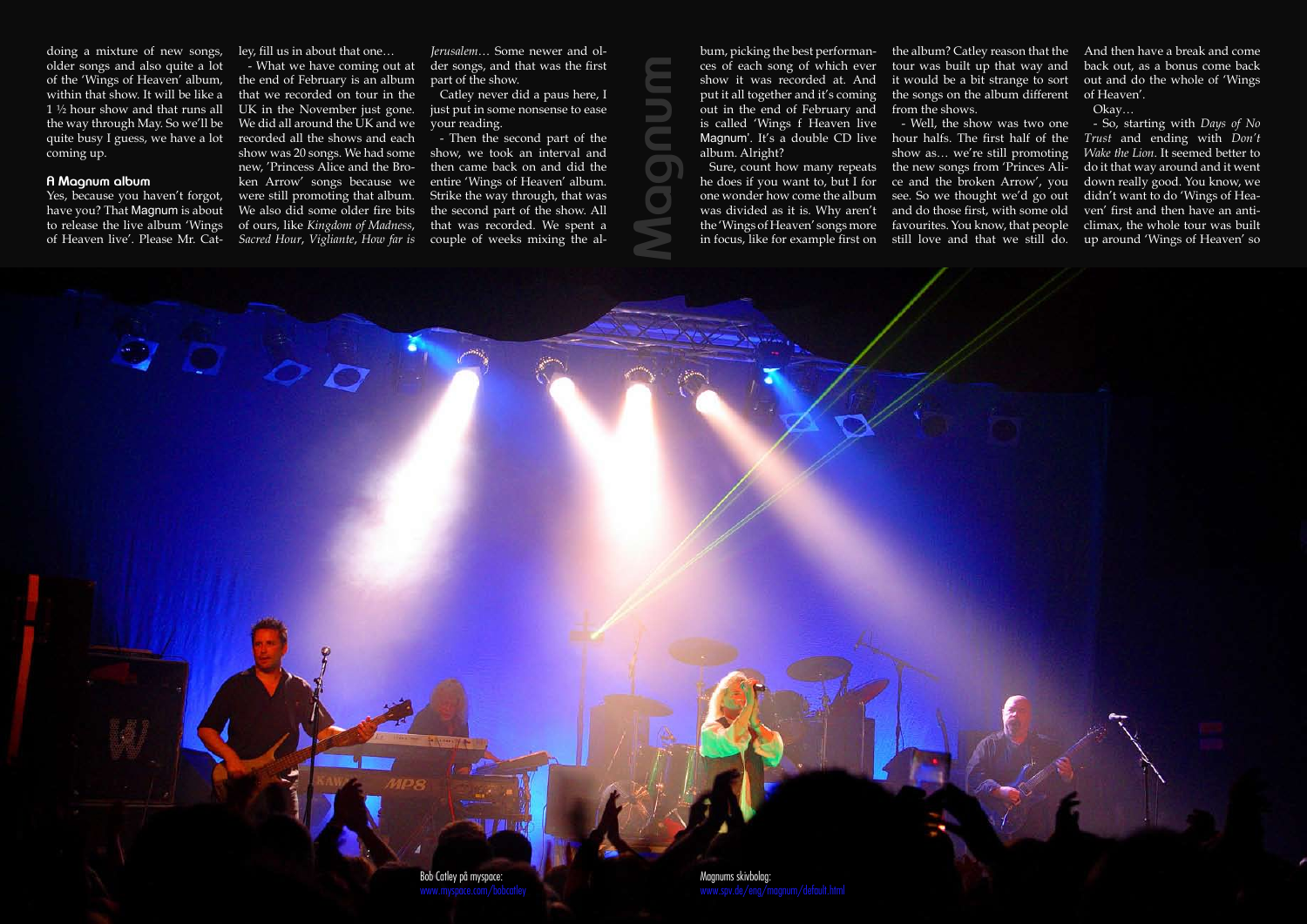we thought we'd do that second desk in the studio. And getting because we thought it would be good that way.

- Well that's thanks to the mixing, is Catleys short response. The only time in the interview he doesn't answer with at least one minute of talking. But no Catley without a long answer, right?

#### **A Magnum mix**

sound. I don't think I've ever heard a live album with this clean sound. How on earth could they get it this good?

Crystal clear then. Just like the the audience as well, just giving the best out of the band and the instruments and we wanted to have a very clear sound. And we did some work mixing in it the right atmosphere. I mean, we took our time doing it, you know? I mean, an album is there forever, isn't it? So we wanted it to sound good every time you put the album on. And there is no reason for it to sound a bit daft, because we got the time to mix it and make it sound good. So I think we've done the right thing there and I think people will appreciate it, I mean you pay a lot of money for a record, so you don't want it sound crap do you, Catley laughs and that's probably the first time he did that in the interview.

- Yeah, we took some time mixing it and getting the sound reproduction right. I mean, it's not a live album that's only been recorded quickly and put out just like that. I mean, it's all live but we've… we spent time making it, a clear sound you know. Getting the best out of the mixing with mixing in the audience,

But then there was that thing

what did he mean about that? Is the audience faked?

- I'm not quite with you, I mean, what you hear is what happened on the nights. But we had like audience mikes set up around the hall and we were just trying to get the right balance. Some people are louder at the back than they are at the front so you just try to mix it so it involves everybody that was there in the audio.

#### **Yeah?**

- Yeah, not just the people in the front… so as I said, we tried to get that right and it sounds great in surround sound, Catley laughs. Sounds really good, really clever. Eh, I think we've done a good job with it, Magnum is a band where quality counts, you know? Not quantity but quality. And it's important to the fans.

#### **A Magnum venue**

little bit in to rock music have at least heard about Magnum and that's not for any reason. The band were big in the 80's with a best as second place on the English album charts and 'Wings of heaven' even managed to have 3 top 30 singles at the same time on the U.K. single chart. This also resulted in great success and playing at all the big places, but how is it today? For example, where did they play when they recorded the live album this winter?

- If we played at big venues? Well, we do kind of middle sized venues now. Sort of the larger clubs and the smaller theatres.

**And are the placed crowded?** - Oh yeah! Oh yeah, it was all packed out! Oh, it was great, but you'll hear that n the live album. **Earlier then? No changes?**

Now probably everyone that's a those days when 'Wings of Heaven' was in the charts, back in 1988 all over Europe; we were playing the NECs (a large arena in Birmingham) and the Wembley arena (you know, the tennis stadium). You know, the big venues, because we had quite a few hits on that album. It was on the "telly" all the time and… with promotional videos on the TV all the time, in the U.K. and all over Europe. So that was Magnums' kind of peak, you know. And we're just trying to get back to a little bit of that era, you know. So it's good that we can still play and we still want to and that people still want to see us. It's just like it used to be only on the slightly smaller venues, you know. You can't do the NECs all your life, so we had it good back then.

- Yeah, or no… well there was an excuse for not playing those places anymore…

Not surprisingly, Catley do find

- But I prefer the smaller places anyway, it's a lot more personal with the fans, you know? So it's a better gig for me, were I can actually speak to people in the audience. Instead of being stuck on a screen if you're at the back of the NEC and the Wembley places and all you see is a screen, I don't call that a good show at all. So I rather play at the smaller places, and it's really great for them (the audience), they get really hot and sweaty and… no smoking any more, but that's okay. They still got plenty of atmosphere and I'm looking forward to touring around Europe, especially going back to Sweden – it's been quite some time since we played in Sweden. So that's going to be a good one, I'm really looking forward towards the tour now.

**Magnum**



Fan-sida för Magnum: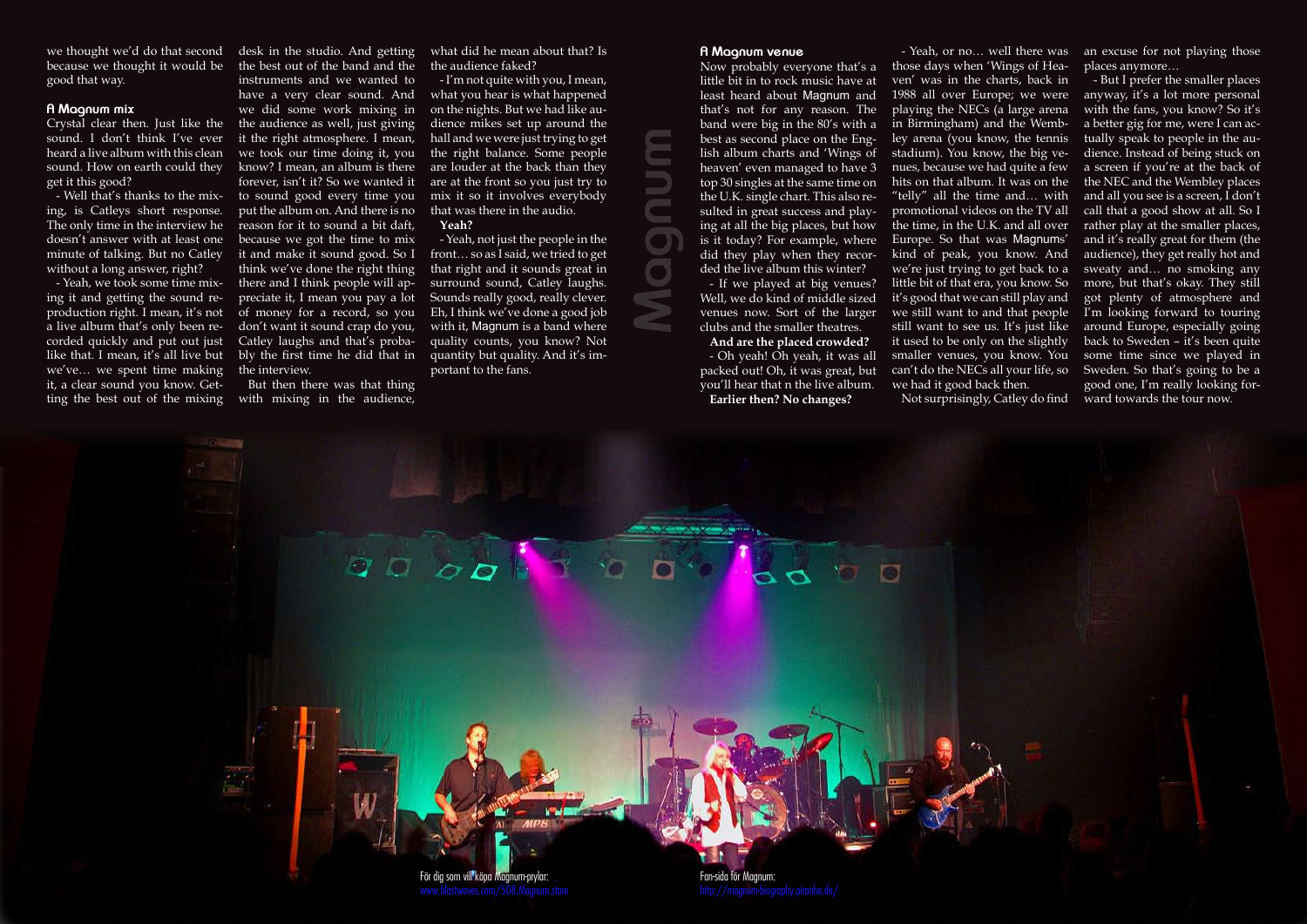#### **A Magnum lie**

I say it right out, so it's very clear, I never menthioned I'm from Sweden (someone that booked the interview did so). I never asked Catley about Sweden and I never would have, but Catley was just so eager to say how much he loved coming back to Sweden so I had to ask him: What do you think is so special about being in Sweden?

- Eh… fans! Oh, Swedish fans are brilliant! Yeah, they're so noisily during the songs and the music. And they really go in to the music. A lot like fans all over the World but the Swedish fans… they're like the English fans, you know? Very committed and… German fans as well, they're very committed… well all Magnum fans rally are very committed to us. You know, once they… once the rock fans like a band, they kind of sticks with them album after album and that's what's happened in Sweden, that's why we sell a lot of records in Sweden. So it's going to be good for us to be playing there again. I'm looking forward to it, it'll be great. I like to come back to Sweden, we have a good time there.

But this is not the only thing he says about Sweden, not nearly.

- You know, 'Wings of Heaven' is the perfect album to play for people. And that's what we're gonna be doing, in May. In Sweden, and it's going to be great. That's the end of May, actually. The Swedish dates will be towards the end of May.

And…

- I'd like to say hi to everybody in Sweden! Hope you're going to enjoy the live album, coming out in the end of February. Looking forward to be playing in Sweden at the end of May. And… come and say hi! And thank you for sticking with us over all these years. Cheerz! Okay, we'll see you on tour. Hope you enjoy the al-



bum, cheerz people!

Though the last one I actually said he could say something to the fans if he wanted.

#### **A Magnum live thing**

But it seems like we ended up on a side track there for a second or two. Back to the live album again. I'd like to know why they did this, what's the reason for doing a tour with songs from 20 years ago and record it and all that? For a second here I almost think Catley don't have an answer…

- Because… well bec… eh… because… Well, we did it on 'On a Storytellers Night'. We did the entire album on tour, second half of the show. And it worked. And we felt that this could possibly work with 'Wings of Heaven' as well. And again it's been 20 years. With the tour of 'On a Storytellers Night' it was 20 years since we did 'On a Storytellers Night' when we did it, alright? Back in 2005. And 2008 was 20 years since

'Wings of Heaven' was released, so that's why we thought it would work again. But I doubt we will be doing this again. We've done it twice now and I don't think we'll do this again, but I don't know. It does work, it's better than to go out and just do another tour, you know. It makes it special like  $a$  20<sup>th</sup> anniversary tour again. We might do it again in the future, I don't know. I doubt we could do it every time, though, Catley laughs, that would be a bit predictable, wouldn't it? But everybody thought it was a wonderful idea and some of those songs we haven't played ever on stage, you know. So that was good to do then. And it was nice just to bring it back in it's entireness after all this time.

Sigh… loooong answer guy… - And in the future, I think we'll keep quite a few of the songs from 'Wings of heaven' in the show from now on. You know, I doubt we'll keep them all but quite a few

or at least half of them anyway. So I think the show will work around *Don't Wake the Lion* and *White Swan*, *Must have Been Love*. I think we will keep those songs in the set-list for quite a long time from now on. And we're all proud of all of them, really. And fans love the songs still, so they must be proud of them as well, I guess. But it kind of works both ways, you know. We wouldn't do anything that people aren't interested in or thought was rubbish. We always give the right songs to people. And for us selves as well, you have to enjoy what you're playing and singing about on the stage as well. But you know, 'Wings of Heaven' is the perfect album to play for people.

#### **A Magnum addition**

Okay, a neat little answer there… but the end result then? What about that one? How proud can one be over this with an impressive discography as Magnum?

- Yeah! I'm really proud, I mean really proud of all of Magnums songs and all of Tony Clarkins songs. I'm really proud to sing them, I've been doing it most of my life. I think you have to be proud of what you do, otherwise don't do it. It wouldn't be in the show, I don't think.

**Something you're extra proud of then?**

- Extra proud of? Eh, *Don't Wake the Lion*. Yeah, *Don't Wake the Lion* from 'Wings of Heaven'. It's just an absolute brilliant song. It's 11 minutes long, a real epic. I'm extra proud of that one, absolutely.

And now for the final question about the new live album: What do Catley actually think about the album?

- Well, we started… as I've said, we did something like this before, with the 'On a Storytellers Night album', we did the show in two halves. And people were saying after that "you don't do

**Magnum**

f.d. trumisen Jimmy Copley på myspace: www.myspace.com/jimmycopley